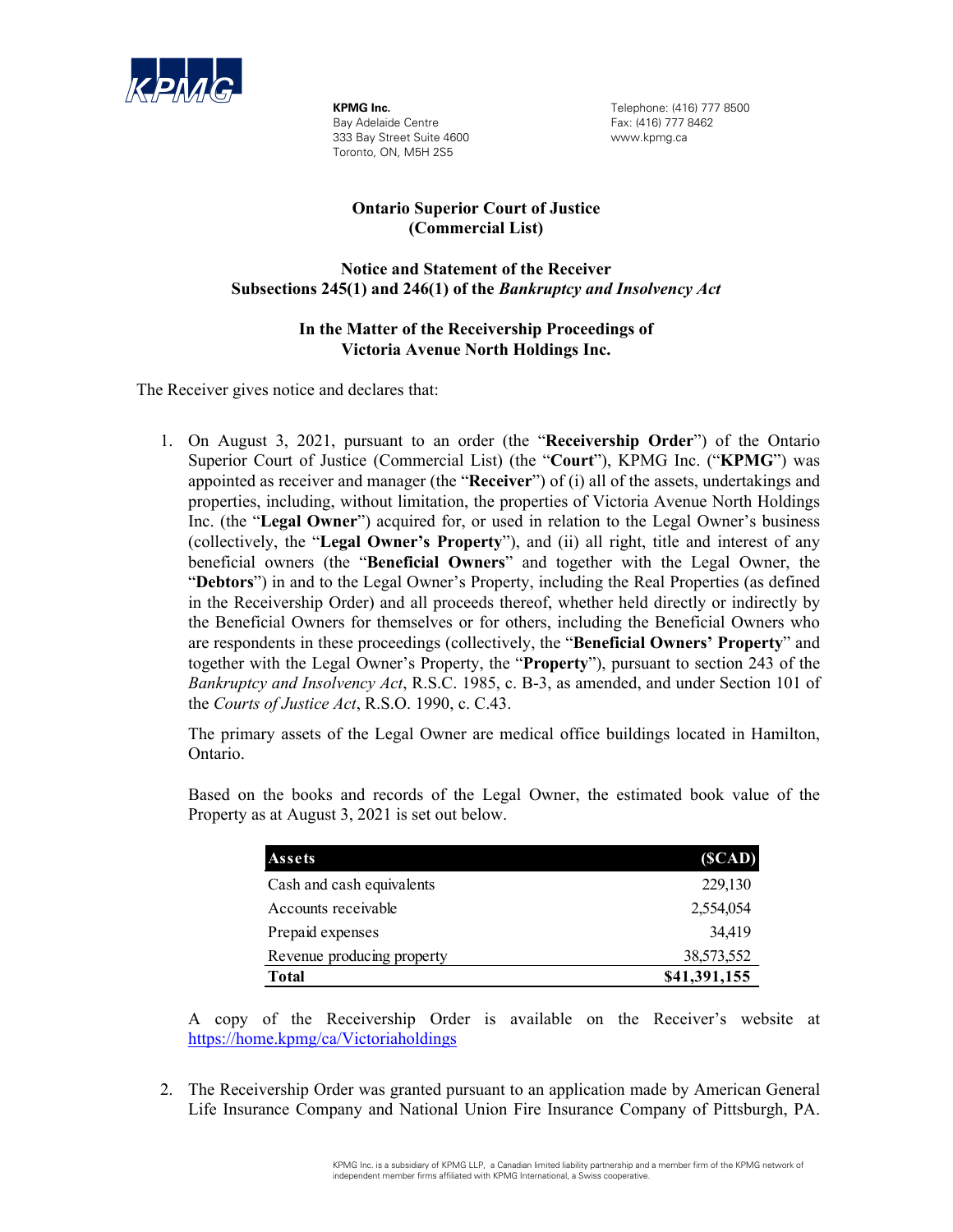

(together, the "**Applicants**"), pursuant to security held by the Applicants in the Property, including a general security agreement, representing a charge over all the assets of the Debtors.

- 3. Pursuant to the terms of the Receivership Order, the Receiver has taken possession and control of the Property, including the Buildings (as defined below).
- 4. The following information relates to the receivership:
	- (a) The head office of the the Legal Owner is located at the following address:

200 Ronson Drive, Suite 103 Toronto, Ontario M9W 5Z9

- (b) The principal line of business of the Legal Owner is to own, lease and manage medical office buildings (the "**Buildings**") in Ontario.
- (c) The locations of the businesses of the Legal Owner and the Buildings are set out below.

| <b>Location</b> | Address                   |
|-----------------|---------------------------|
| Hamilton        | 304 Victoria Avenue North |
| Hamilton        | 414 Victoria Avenue North |

(d) The amounts owed by the Legal Owner as at August 3, 2021 to each known creditor who holds a security interest in the Property are as follows:

| <b>Secured Creditor (1)</b>                   | <b>Estimated Amount Owed</b><br>$(GCD)^{(2)}$ |
|-----------------------------------------------|-----------------------------------------------|
| The Applicants                                | \$22,897,734                                  |
| City of Hamilton                              | \$76,712                                      |
| Blue Chip Leasing Corporation                 | Unknown                                       |
| De Lage Landen Financial Services Canada Inc. | Unknown                                       |
| Meridian Onecap Credit Corp                   | Unknown                                       |
| 1012689 Ontario Limited                       | Unknown                                       |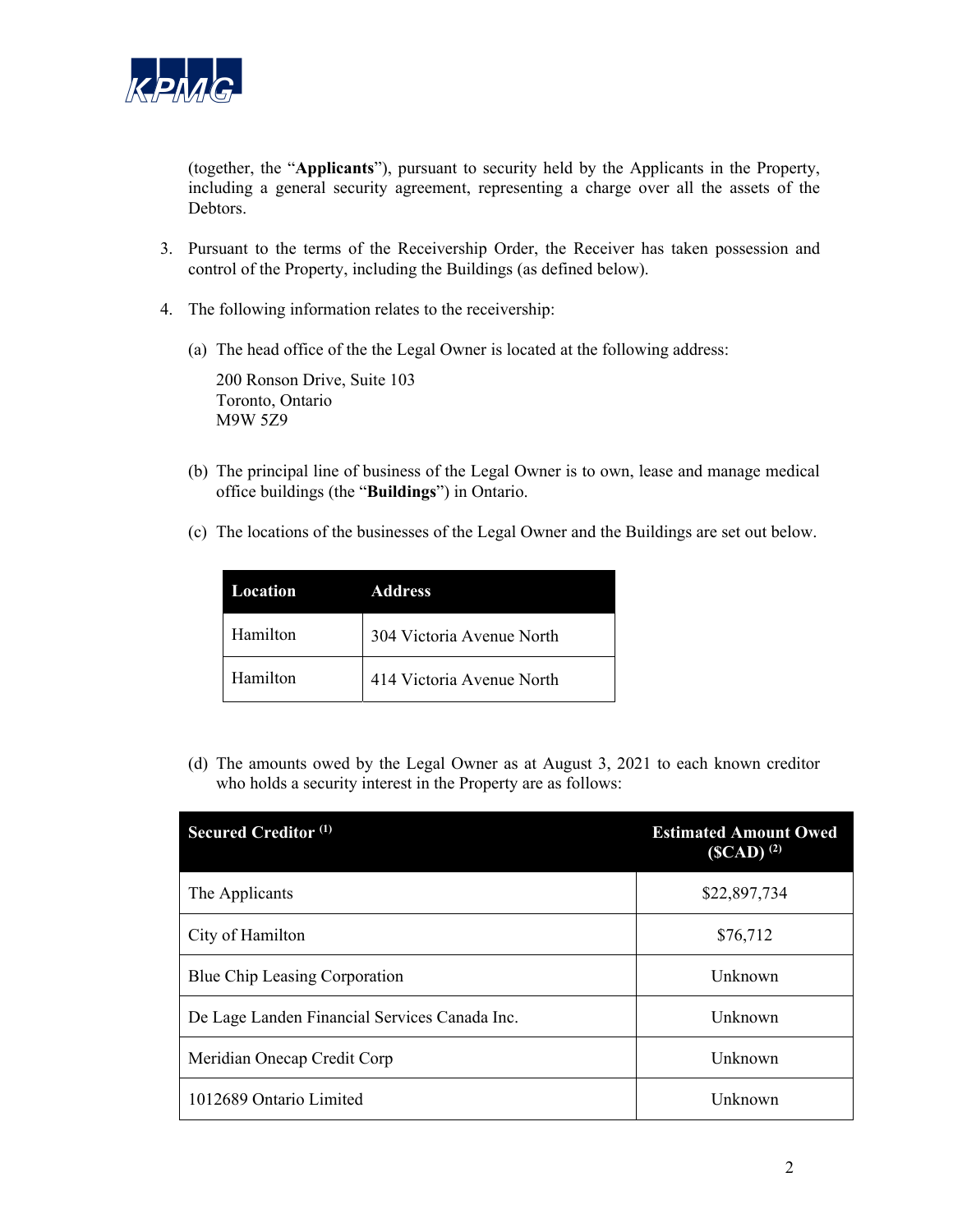

- (1) Entities with either i) PPSA registrations, ii) encumbrances registered on title.
- (2) Estimated amounts above are based on the books and records of the Legal Owner. The Receiver has not directly confirmed amounts owing with the secured creditors. The Receiver has not obtained a legal opinion in respect of the security of any of the secured creditors listed above. No acknowledgement is made by the Receiver at this time concerning other amounts owing or the validity of the security listed above.
- (e) Based on the Legal Owner's books and records, the amount owed by the Legal Owner to its unsecured creditors as at August 3, 2021 is approximately \$97,978. Attached as **Appendix "A"** is a list of all known creditors as at August 3, 2021.
- (f) The estimated realizable value of the Property, specifically the Buildings, is unknown at this time. The Receiver's intended plan of action during the receivership is to market and sell the Buildings through a Court-approved sale process, and to otherwise monetize any other realizable assets.
- (g) Contact person for the Receiver:

Jojo Tang T: 416-777-8887 E: victoriaholdings@kpmg.ca

Dated at Toronto, Ontario on August 16, 2021.

Katherine Forbes.

Katherine J. Forbes *Senior Vice-President* 

KPMG Inc., in its capacity as Receiver of: Victoria Avenue North Holdings Inc.

333 Bay Street, Suite 4600 Toronto, ON M5H 2S5